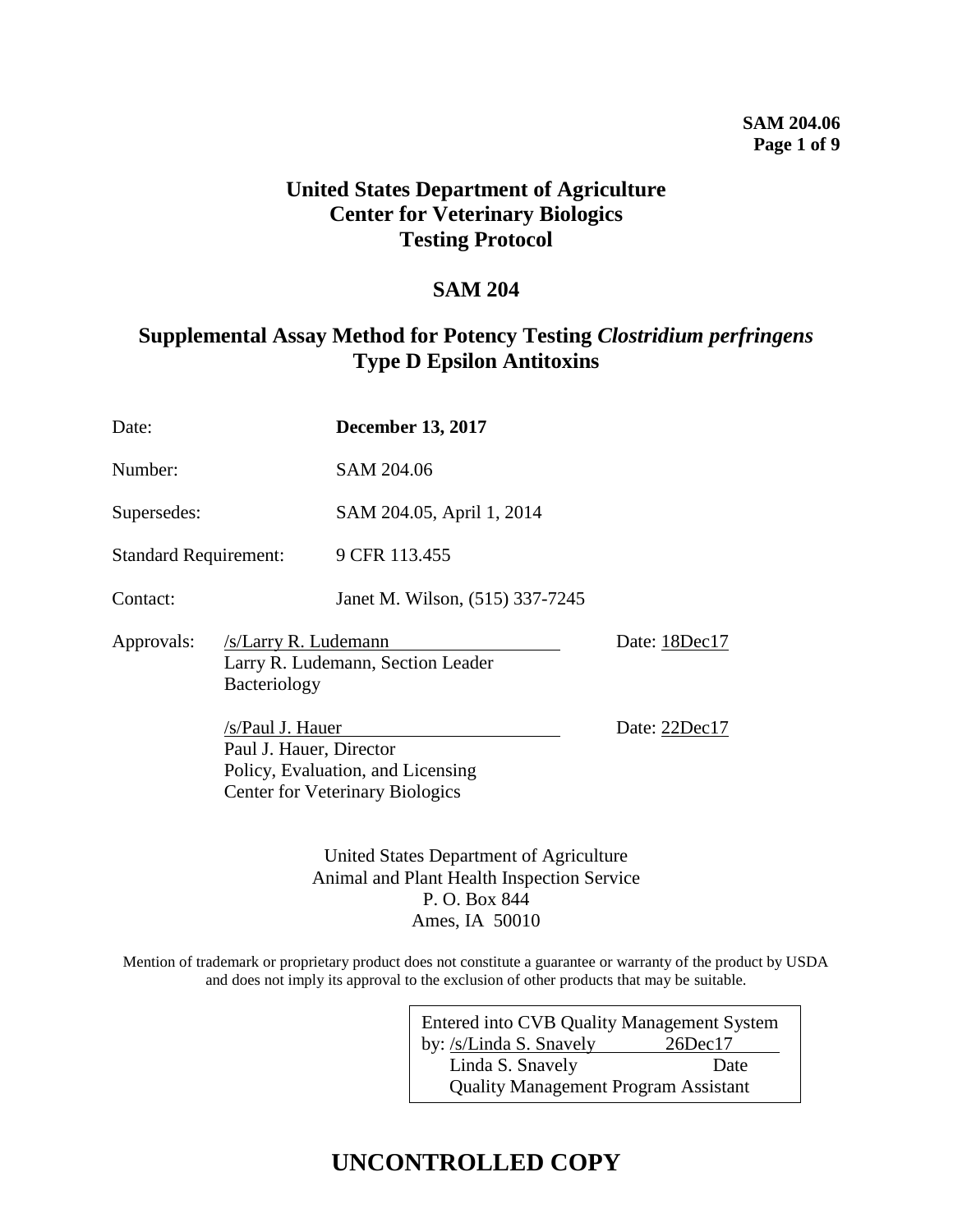## **Table of Contents**

- **1. Introduction**
- **2. Materials**
	- **2.1 Equipment/instrumentation**
	- **2.2 Reagents/supplies**
	- **2.3 Test animals**
- **3. Preparation for the Test**
	- **3.1 Personnel qualifications/training**
	- **3.2 Preparation of equipment**
	- **3.3 Preparation of reagents**
- **4. Performance of the Test**
	- **4.1 Toxin neutralization**
	- **4.2 Inoculation of mice**
- **5. Interpretation of the Test Results**
	- **5.1 Criteria for a valid test**
	- **5.2 Interpretation of serial results**
- **6. Report of Test Results**
- **7. References**
- **8. Summary of Revisions**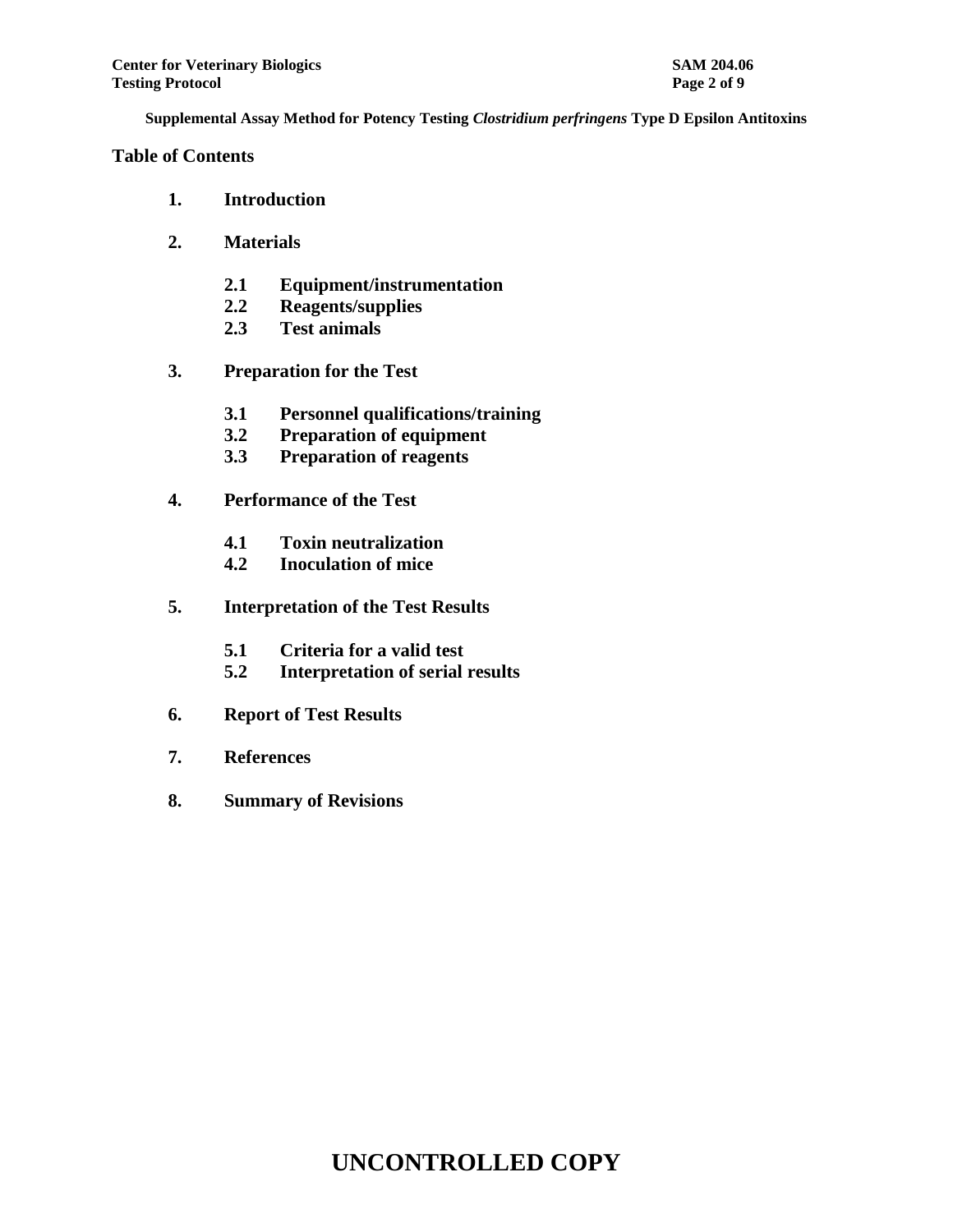## **1. Introduction**

This Supplemental Assay Method (SAM) describes the method used to determine the epsilon antitoxin content of *Clostridium perfringens* type D antitoxin as prescribed by title 9, *Code of Federal Regulations* (9 CFR), section 113.455. The epsilon antitoxin is titrated by a toxinantitoxin neutralization test, using mice as an indicator.

## **2. Materials**

## **2.1 Equipment/instrumentation**

Equivalent equipment or instrumentation may be substituted for any brand name listed below.

- **2.1.1** Vortex mixer
- **2.1.2** Autoclave
- **2.1.3** Freezer, -70ºC
- **2.1.4** Refrigerator, 2º- 7ºC
- 2.1.5 Micropipettes, 100-µL and 1000-µL

## **2.2 Reagents/supplies**

Equivalent reagents or supplies may be substituted for any brand name listed below.

- **2.2.1** *C. perfringens* type D (epsilon) standard antitoxin IRP 249
- **2.2.2** *C. perfringens* type D (epsilon) standard toxin IRP 632
- **2.2.3** Peptone diluent
- **2.2.4** Glass screw-top tubes, 13 x 100-mm with caps
- **2.2.5** Pipettes, 1-mL, 5-mL, 10-mL, 25-mL
- **2.2.6** Syringes, 1-cc
- **2.2.7** Needles, 25- to 27-gauge x 1/2- to 1 1/4-inch
- **2.2.8** Screw-top Erlenmeyer flask, 500-mL with cap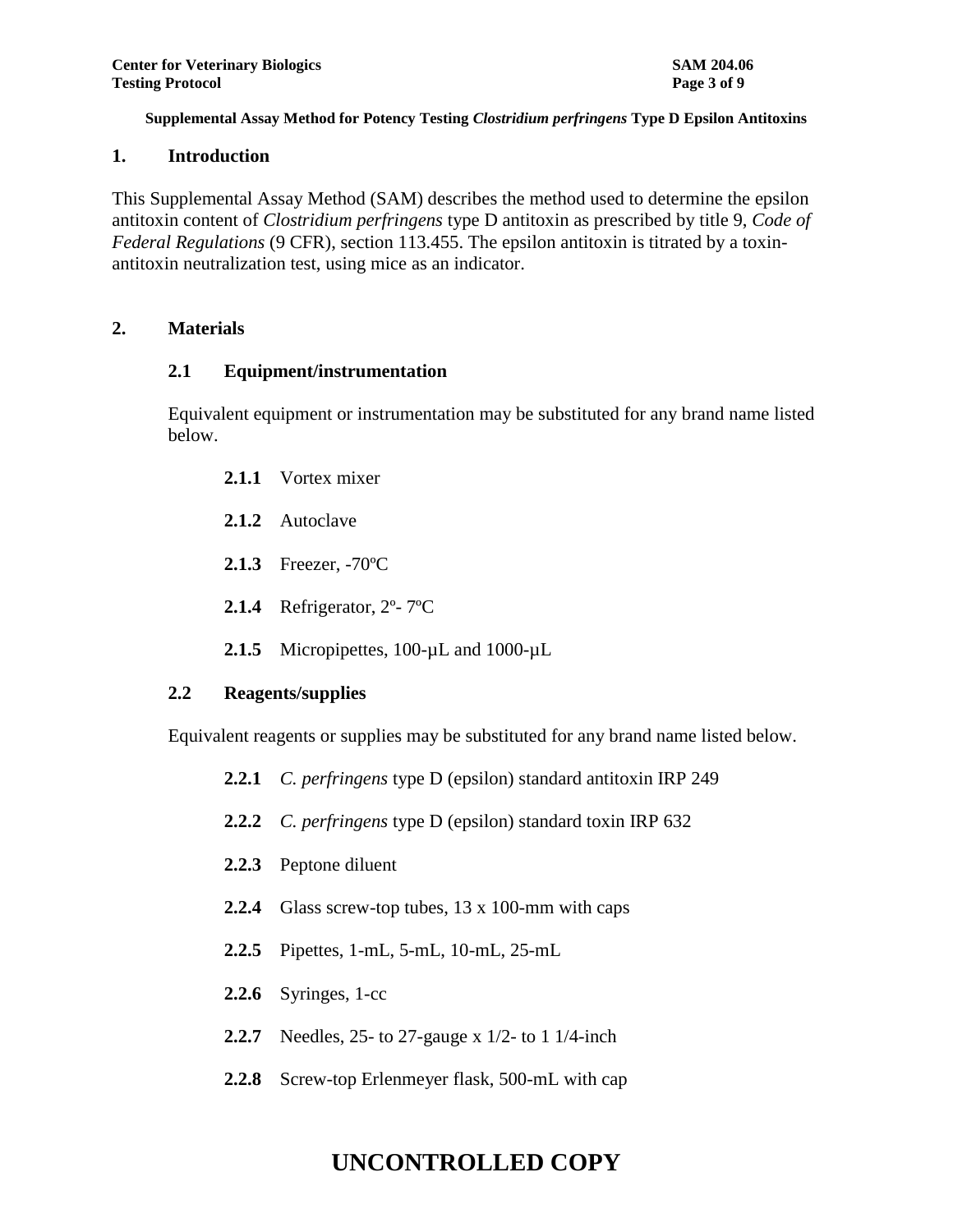| <b>2.2.9</b> Glass dilution bottles, 160-mL                |
|------------------------------------------------------------|
| <b>2.2.10</b> Polypropylene conical screw-cap tubes, 50-mL |

**2.2.11** Polystyrene snap-top tubes, 17 x 100-mm with caps

**2.2.12** Water, distilled or deionized, or water of equivalent purity

**2.2.13** Tips for micropipettes

## **2.3 Test animals**

White Swiss non-pregnant female mice, 16-20 g (Five mice are required for each toxinantitoxin mixture.)

## **3. Preparation for the Test**

## **3.1 Personnel qualifications/training**

Technical personnel need a working knowledge of the use of general laboratory chemicals, equipment, and glassware; and have specific training and experience in the safe handling of clostridial toxins. Personnel should also have specific training in the care and handling of laboratory mice.

## **3.2 Preparation of equipment**

All equipment is operated according to the manufacturer's instructions.

## **3.3 Preparation of reagents**

#### **3.3.1** Peptone diluent

| Peptone (Difco)     |                  |
|---------------------|------------------|
| NaCl, reagent grade |                  |
| Water q.s. to       | $800 \text{ mL}$ |

Dissolve peptone and sodium chloride in water. Adjust pH to 7.2 with 1N sodium hydroxide. Fill a 500-mL Erlenmeyer flask no more than 3/4 full with diluent.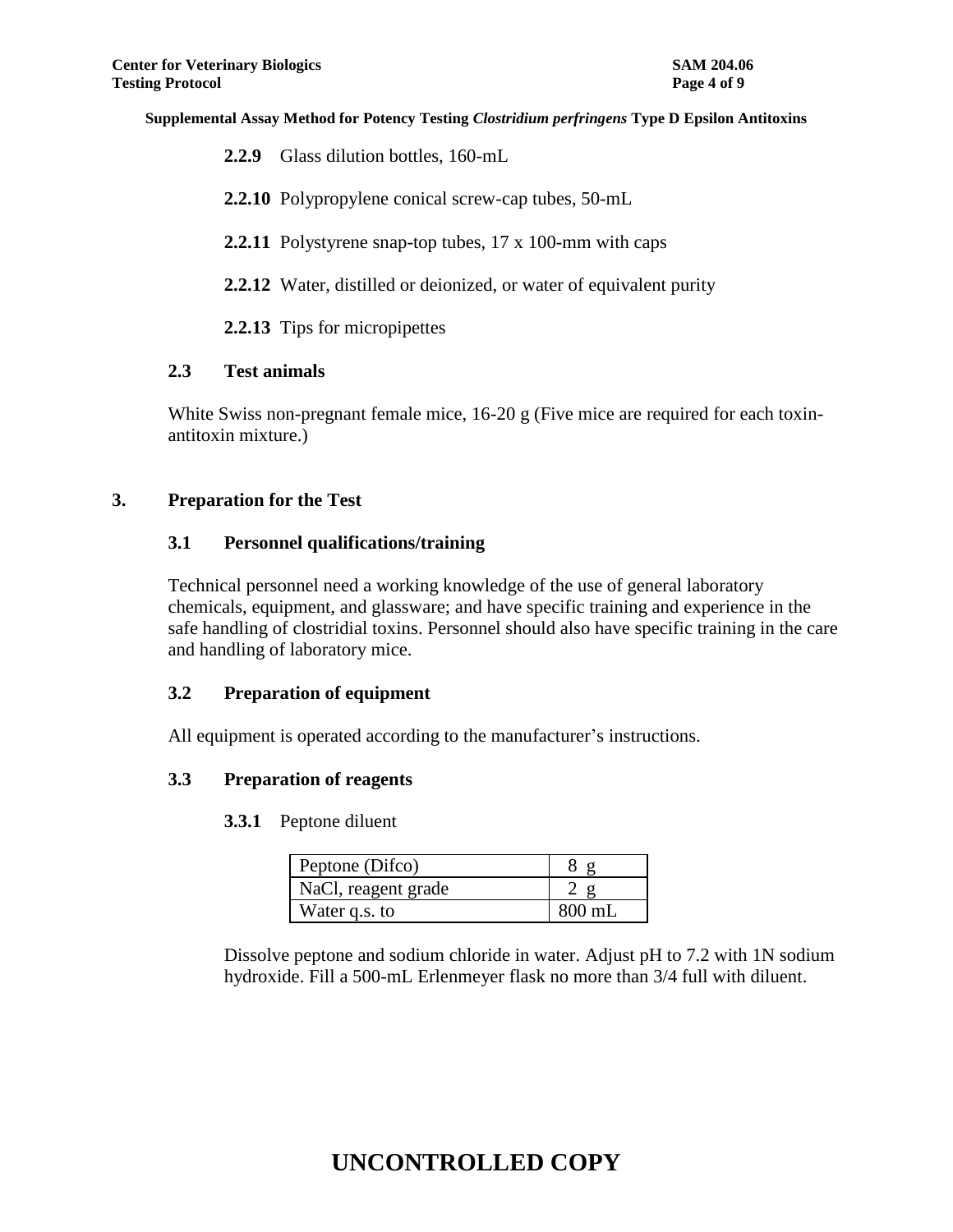Autoclave with caps loosened at  $\geq 121^{\circ}$ C for 25 to 30 minutes. Cool flasks in ice water and tighten caps. Store at  $2^{\circ}$ -  $7^{\circ}$ C for up to 3 months.

#### **3.3.2** Preparation of *C. perfringens* type D standard epsilon antitoxin

**1.** *C. perfringens* type D (epsilon) antitoxin IRP 249 contains 50 International Units of antitoxin per mL (AU/mL) and has been standardized against the World Health Organization *C. perfringens* (*C. welchii*) type D International antitoxin. Each vial contains 3.4 mL of antitoxin.

**2.** Prepare a dilution of antitoxin that contains 1.0 AU epsilon antitoxin per mL by adding 2.0 mL of IRP 249 to 98.0 mL of peptone diluent in a 160-mL glass dilution bottle. Mix well. Dispense in 2.5-mL amounts into 13 x 100-mm tubes. Store at  $-70^\circ \pm 5^\circ$ C until used.

#### **3.3.3** Preparation of *C. perfringens* type D standard epsilon toxin

**1.** Prepare a 1:10 dilution of *C. perfringens* type D epsilon toxin by adding 0.5 mL of IRP 632 to 4.5 mL of peptone diluent in a screw-cap tube. Mix well. Dispense diluted epsilon toxin in 1.5-mL amounts into 13 x 100-mm tubes. IRP 632, diluted 1:10, is stable when stored at -60°C or lower.

**2.** Further dilute the epsilon toxin to 1:150 by adding 1.0 mL of diluted  $(1:10)$  epsilon toxin to 14.0 mL of peptone diluent in a 17 x 100-mm snaptop tube. For the purpose of this test, the 1:150 dilution of IRP 632 is referred to as the standard epsilon toxin.

**Note: A volume of 0.6 mL of standard epsilon toxin and 0.4 mL of peptone diluent represents 10 L<sup>o</sup> doses. A volume of 0.8 mL of the standard epsilon toxin and 0.2 mL of peptone diluent represents 10 L<sup>+</sup> doses (see Sections 4.1.1 and 4.1.2). For the purposes of this SAM, 10 L<sup>o</sup> dose is defined as the greatest amount of toxin that, when mixed with 1.0 AU, results in 100% survival of all mice inoculated intravenously (IV) with 0.2 mL of this mixture. The 10 L<sup>+</sup> dose is defined as the least amount of toxin that, when mixed with 1.0 AU, results in the death of 80%-100% of all mice inoculated IV with 0.2 mL of this mixture.**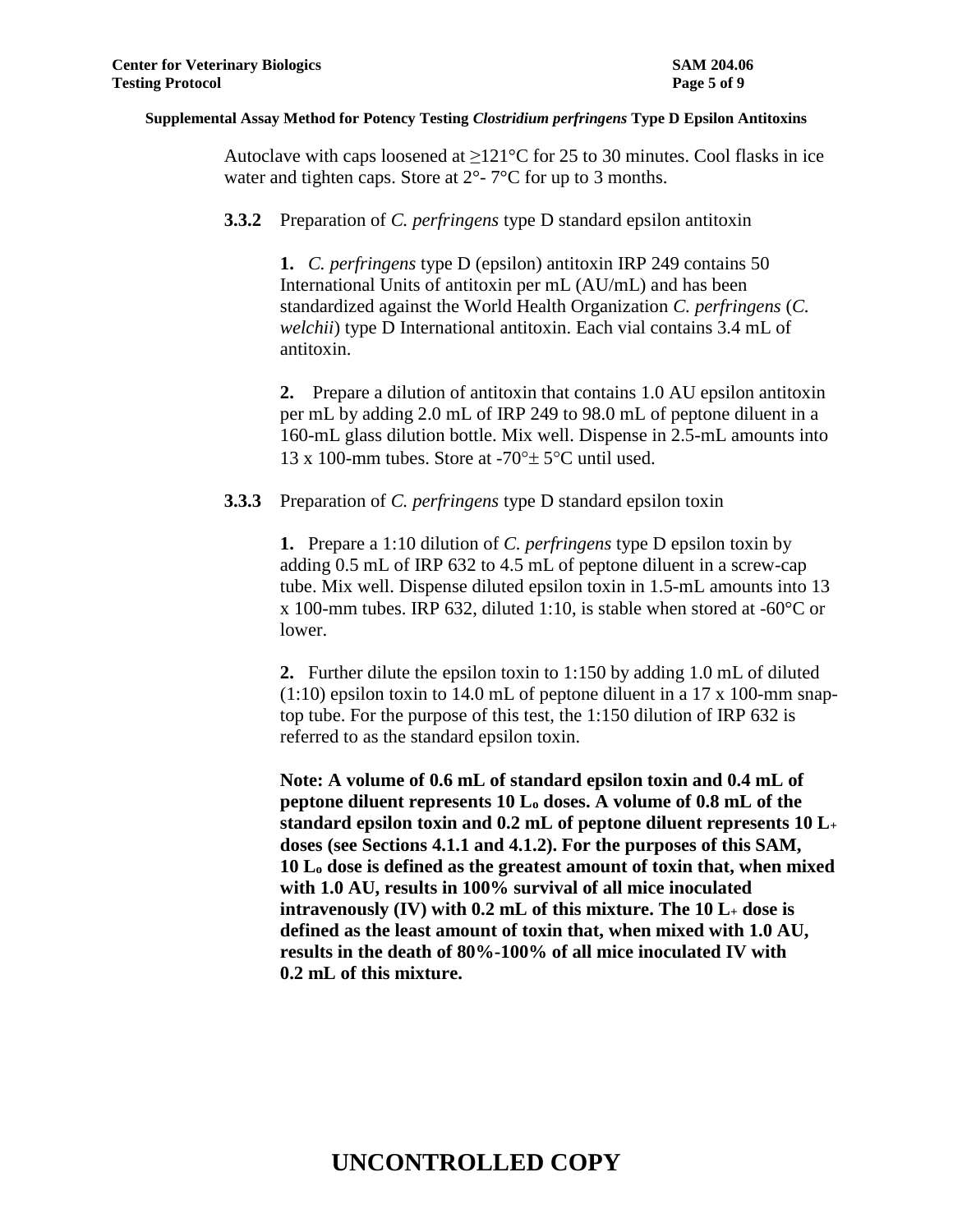## **4. Performance of the Test**

## **4.1 Toxin neutralization**

**4.1.1** Product and standard epsilon toxin

**1.** Mix a sufficient volume of standard epsilon toxin and peptone diluent  $(0.6$  mL of standard toxin and 0.4 ml peptone diluent (10 L<sub>o</sub> doses)) for each product antitoxin dilution and the  $L_0$  control.

**2.** Mix each product sample (*C. perfringens* type D antitoxin or *C. perfringens* types C & D antitoxin) by shaking thoroughly.

**3.** Dilute each product sample according to the table below using 50-mL conical tubes. Add 1 mL of each antitoxin dilution to 1 mL of the standard epsilon toxin-peptone diluent mixture (10  $L_0$  doses) in 17 x 100-mm snaptop tubes. Mix each tube with a vortex-type mixer.

| Int'l AU | <b>Unknown Antitoxin</b>                         |                  | $10 L_0$ doses |  |
|----------|--------------------------------------------------|------------------|----------------|--|
| tested   |                                                  | <b>Std Toxin</b> | <b>Diluent</b> |  |
| 34       | $1.0$ mL diluted $1:34$                          | $0.6$ mL         | $0.4$ mL       |  |
|          | $(1 \text{ mL product} + 33 \text{ mL diluent})$ |                  |                |  |
| 39       | $1.0$ mL diluted $1:39$                          | $0.6$ mL         | $0.4$ mL       |  |
|          | $(1 mL$ product $+ 38 mL$ diluent)               |                  |                |  |

**4.** Let the mixtures sit at 22°- 26°C (room temperature) for 1 hour before placing tubes in ice.

**4.1.2** Standard epsilon toxin and standard epsilon antitoxin controls

**1.** Add 1.0 mL of standard epsilon antitoxin containing 1.0 AU/mL to 1 mL of the standard epsilon toxin-peptone diluent mixture  $(10 L_0$  doses) in a 17 x 100-mm snap-top tube. Mix well with a vortex mixer.

**2.** Add 1.0 mL of standard epsilon antitoxin containing 1.0 AU/mL to a 17 x 100-mm snap-top tube containing 0.8 mL of epsilon toxin and 0.2 mL of diluent (10  $L_{+}$  doses). Mix well with a vortex mixer.

**3.** Let the mixtures stand at 22°- 26°C (room temperature) for 1 hour.

**4.** Place tubes in ice.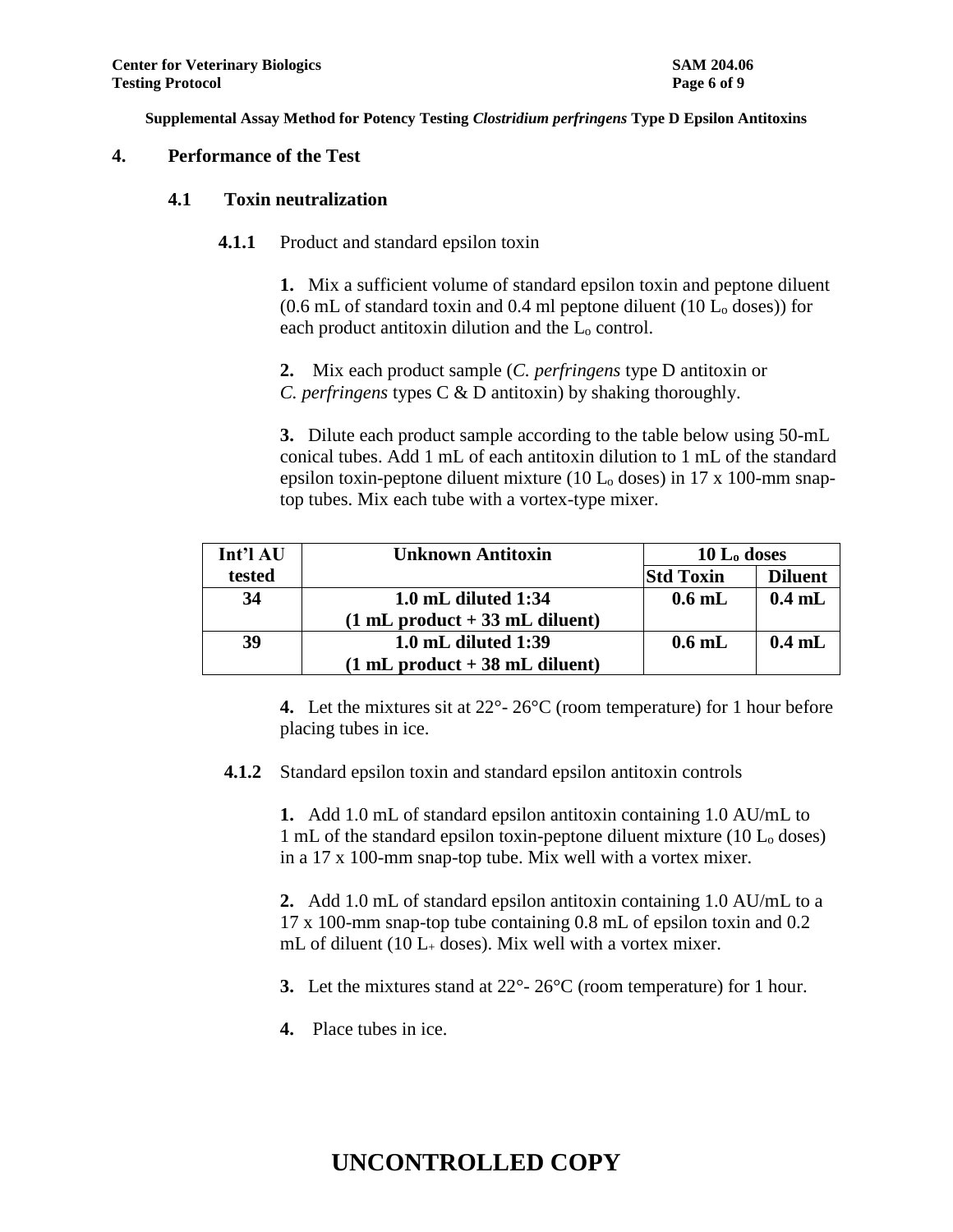## **4.2 Inoculation of mice**

**4.2.1** Inject 0.2 mL of each standard epsilon toxin-product antitoxin mixture into each of 5 mice.

**4.2.2** Inject 0.2 mL of each standard epsilon toxin-standard epsilon antitoxin mixture into each of 5 mice.

**4.2.3** Inoculate all mice intravenously into a lateral tail vein. Use 1-cc syringes fitted with 25- to 27-gauge x 1/2- to 1 1/4-inch.

**4.2.4** Always inoculate the mice receiving the standard epsilon toxin-standard epsilon antitoxin mixtures (controls) **last**.

**4.2.5** Mouse inoculations should be completed within 1 hour of placing the toxin-antitoxin mixtures in the ice.

**4.2.6** The test is concluded 24 hours after the mice are inoculated.

## **5. Interpretation of the Test Results**

#### **5.1 Criteria for a valid test**

**5.1.1** All 5 mice inoculated with the standard  $10 \text{ L}_0/1.0 \text{ AU}$  control mixture must survive.

**5.1.2** At least 4 out of 5 mice inoculated with the standard 10 L+/1.0 AU control mixture must die.

**Note: Moribund animals exhibiting clinical signs consistent with the expected disease pathogenesis that are unable to rise or move under their own power may be humanely euthanized and considered as deaths as outlined in 9 CFR 117.4.**

#### **5.2 Interpretation of serial results**

**5.2.1** The product contains at least 34 International Units of epsilon antitoxin per ml if 5 out of 5 mice inoculated with the 1:34 dilution of product-standard epsilon toxin mixture survive.

**5.2.2** The product contains at least 39 International Units of epsilon antitoxin per mL if 5 out of 5 mice inoculated with the 1:39 dilution of product-standard epsilon toxin mixture survive.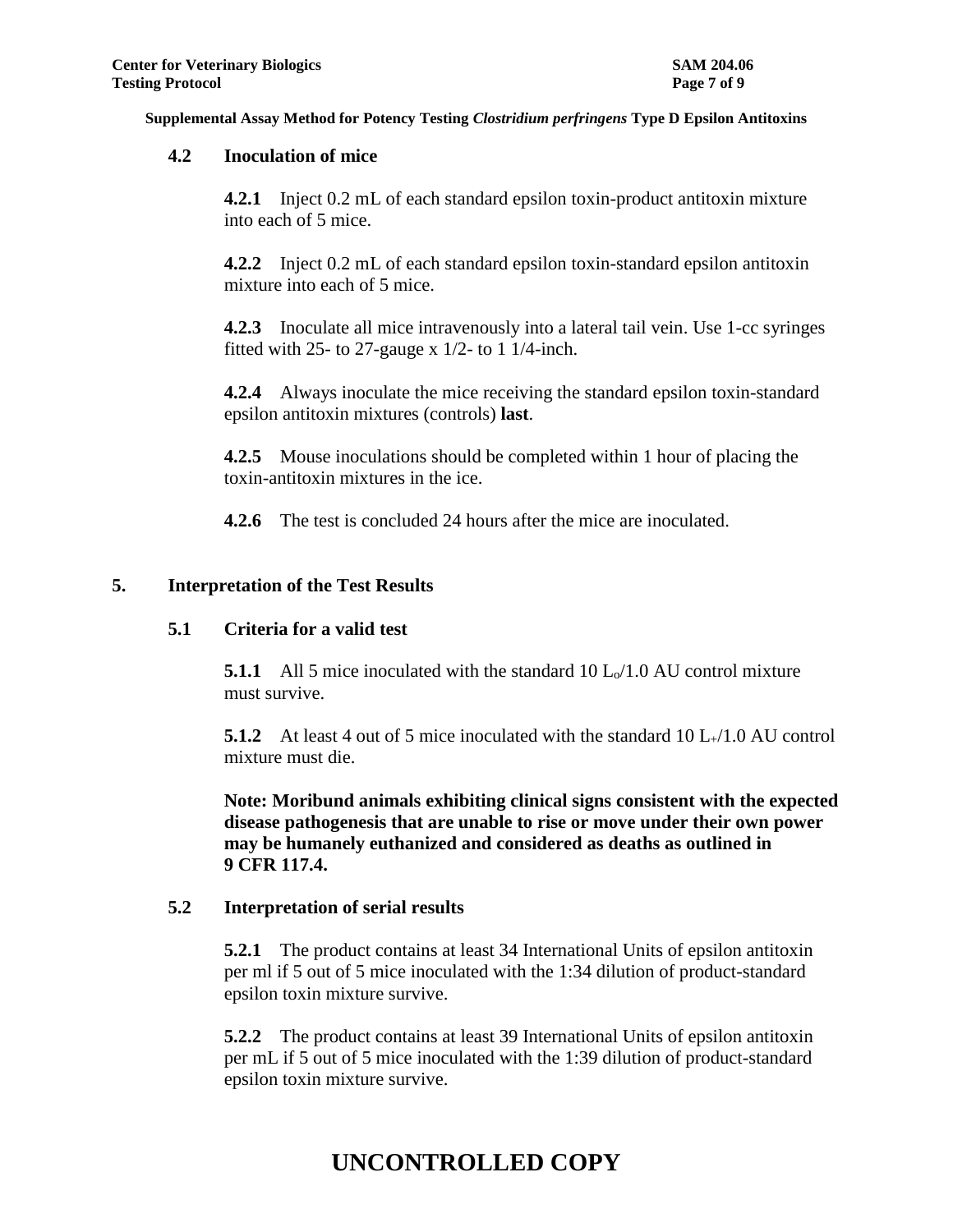**5.2.3** The product is considered satisfactory if it contains at least 34 International Units of epsilon antitoxin per mL.

**5.2.4** The product is considered unsatisfactory if it contains less than 34 International Units of epsilon antitoxin per mL. (If any mice inoculated with the 1:34 dilution and 10  $L_0$  doses of standard epsilon toxin die, the product is considered to contain less than 34 International Units/mL.)

## **6. Report of Test Results**

Report results of the test(s) as described by the standard operating procedures.

## **7. References**

**7.1** Title 9, *Code of Federal Regulations*, section 113.455, U.S. Government Printing Office, Washington, DC.

**7.2** History of toxin: *C. perfringens* type D (epsilon) culture CN3688, used to produce IRP 632, was obtained from Coopers Animal Health, Inc., 1201 Douglas Avenue, Kansas City, Kansas 66103-1438, on January 5, 1976. The number of passages is unknown.

**7.3** History of antitoxin: *C. perfringens* type D (epsilon) antitoxin, IRP 249, was produced in 1981 at the Center for Veterinary Biologics (CVB) (then part of the National Veterinary Services Laboratories (NVSL)), Ames, Iowa. The antitoxin is of equine origin.

## **8. Summary of Revisions**

## **Version .06**

- Toxin lot IRP 632 replaces IRP 450 throughout the document.
- The Director was updated on the cover page.

## **Version .05**

- The Bacteriology Section Leader was updated.
- Minor word changes for clarification of procedures.